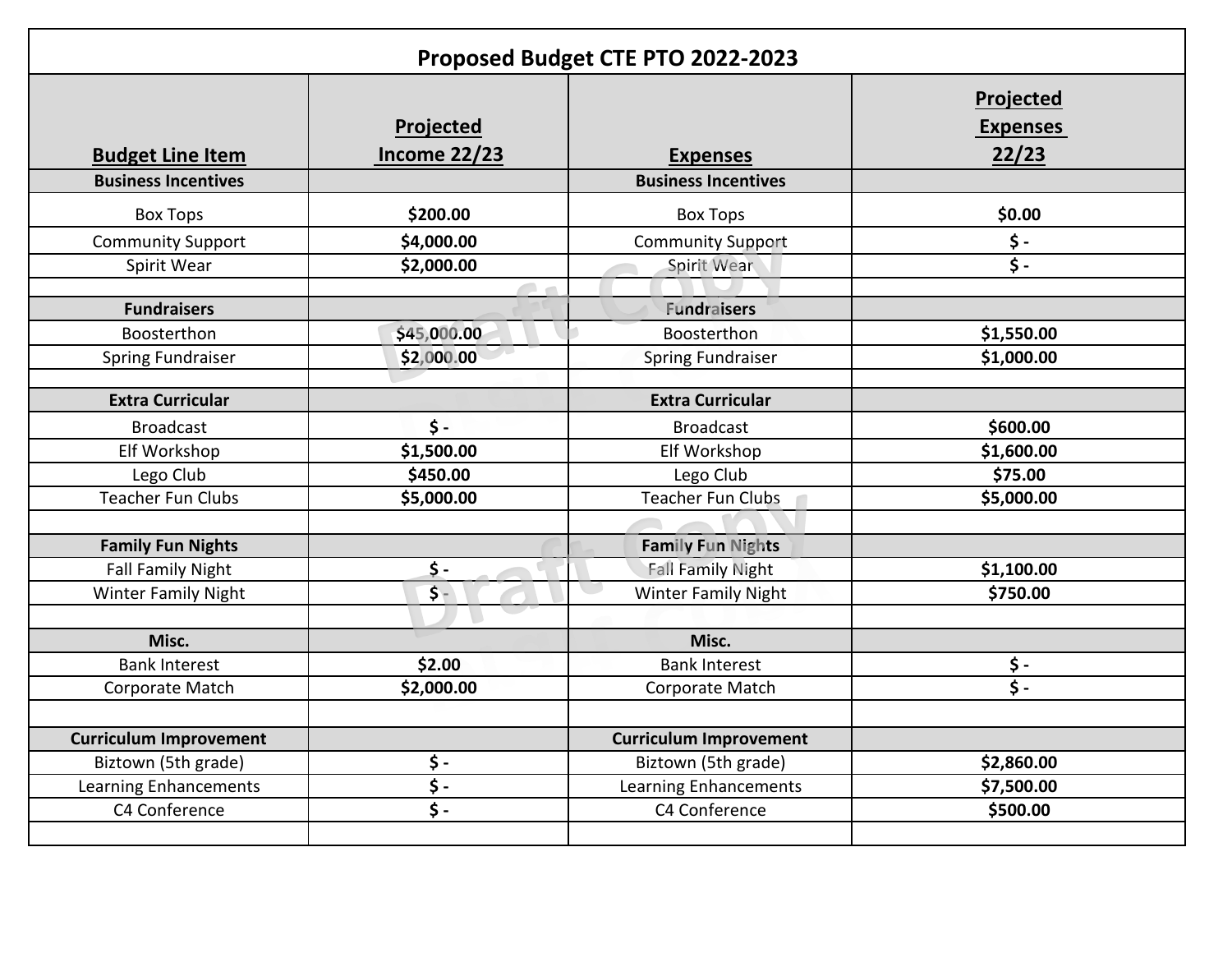|                                  | <b>Projected</b>      |                              | <b>Projected</b> |
|----------------------------------|-----------------------|------------------------------|------------------|
|                                  | <b>Income</b>         |                              | <b>Expenses</b>  |
| <b>Budget Line Item</b>          | 22/23                 | <b>Expenses</b>              | 22/23            |
| <b>School Programs</b>           |                       | <b>School Programs</b>       |                  |
| <b>Science Fair</b>              | \$-                   | Science Fair                 | \$500.00         |
| Artist in Residence              | \$-                   | Artist in Residence          | \$3,300.00       |
| Kindergarten Events              | \$ -                  | Kindergarten Events          | \$400.00         |
| 1st grade Events                 | \$-                   | 1st grade Events             | \$400.00         |
| 2nd grade Events                 | \$ -                  | 2nd grade Events             | \$400.00         |
| 3rd grade Events                 | \$ -                  | 3rd grade Events             | \$400.00         |
| 4th grade Events                 | \$-                   | 4th grade Events             | \$400.00         |
| 5th grade Events                 | \$-                   | 5th grade Events             | \$400.00         |
| 5th grade Recognition            | \$ -                  | 5th grade Recognition        | \$1,500.00       |
| <b>POPS</b>                      | \$-                   | <b>POPS</b>                  | \$500.00         |
| <b>Student Council</b>           | \$-                   | <b>Student Council</b>       | \$75.00          |
|                                  |                       |                              |                  |
| <b>Wellness</b>                  |                       | <b>Wellness</b>              |                  |
| <b>Wellness Wednesday</b>        | \$-                   | <b>Wellness Wednesday</b>    | \$250.00         |
| Field Day                        | \$-                   | Field Day                    | \$200.00         |
| <b>Nurse</b>                     | $\ddot{\mathsf{s}}$ . | <b>Nurse</b>                 | \$100.00         |
|                                  |                       |                              |                  |
| <b>Faculty/Staff Support</b>     |                       | <b>Faculty/Staff Support</b> |                  |
| <b>Student Services</b>          | \$-                   | <b>Student Services</b>      | \$1,000.00       |
| <b>Principal's Discretionary</b> | \$-                   | Principal's Discr.           | \$800.00         |
| <b>Classroom Supplies</b>        | \$-                   | <b>Classroom Supplies</b>    | \$5,000.00       |
| <b>Book Fair</b>                 | \$-                   | <b>Book Fair</b>             | \$150.00         |
| School Project Fund              | \$-                   | School Project Fund          | \$4,000.00       |
| Wish List                        | \$-                   | Wish List                    | \$5,000.00       |
| Poster Maker Paper               | \$-                   | Poster Maker Paper           | \$600.00         |
|                                  |                       |                              |                  |
| Appreciation                     |                       | Appreciation                 |                  |
| Veteran's Day                    | \$ -                  | Veteran's Day                | \$100.00         |
| <b>Staff Appreciation</b>        | \$-                   | <b>Staff Appreciation</b>    | \$2,000.00       |
| <b>Teacher Appreciation</b>      | \$-                   | <b>Teacher Appreciation</b>  | \$2,000.00       |
|                                  |                       |                              |                  |